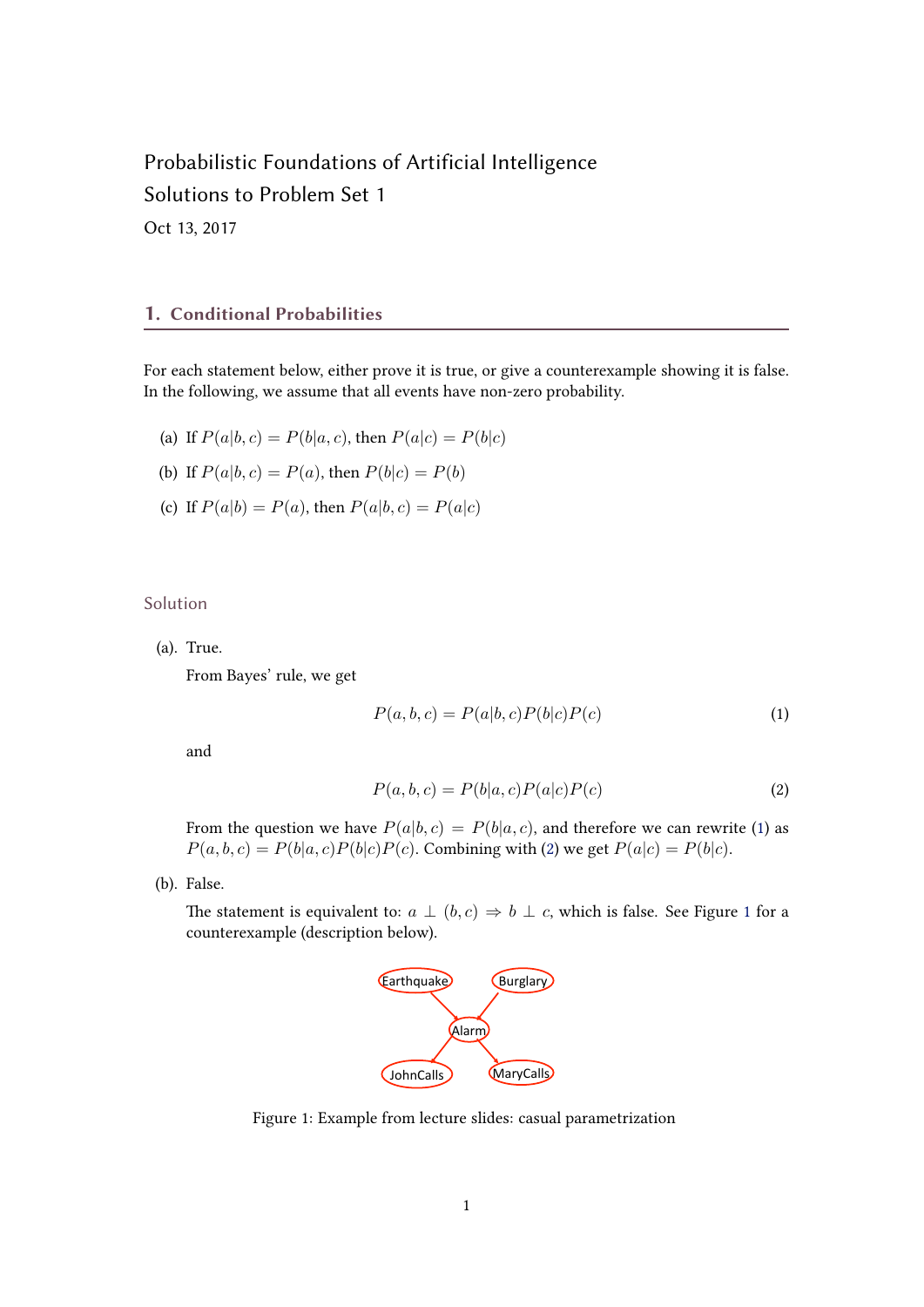**Counterexample.** If  $a = JohnCalls$ ,  $b = Buralary$ ,  $c = Earthquake$ , then

 $a \perp (b, c) \mid Alarm.$ 

However, the event Burglary is dependent with Earthquake if Alarm is observed:

 $b \not\perp c \mid Alarm$ 

Therefore, we have identified an example where the statement is false.

(c). False.

**Counterexample**. Suppose  $a \perp b$ , each taking 0 and 1 with probability 0.5, and  $c = ab$ .  $P(a = 0|b = 0) = 1/2$ . But, when  $c = 0$ ,  $P(a = 0) = 2/3$  and  $P(a = 0) > P(a = 0)$  $0|b = 0$ ). Therefore the statement  $a \perp b \mid c$  is false.

### 2. Finding the fake coin

Suppose you are given a bag containing n unbiased coins. You are also told that  $n-1$  of these coins are normal, that is, they have a head on one side and a tail in the other. The remaining one is fake and has heads on both sides.

- (a) Suppose you pick a coin from the bag uniformly at random, you flip it, and get a head. Given this result, what is the probability that the coin you picked is the fake one? (Note that we ask for a conditional probability.)
- (b) Suppose you continue flipping the same coin for a total of  $k$  times and you get  $k$  heads. Given this result, what is the probability that you picked the fake coin?
- (c) Now, suppose you devise the following method to determine if the coin is fake or not. You flip it k times, after which you conclude that it is the fake one if all  $k$  flips have resulted in heads, else you conclude that it is normal. What is the probability that using this method you arrive at a wrong conclusion? (Note that this time we ask for an unconditional probability.)

#### Solution

(a) Define a random variable C corresponding to the coin that takes values  $N$  (normal) or  $F$  (fake) and a random variable  $E$  corresponding to the outcome of the flip that takes values  $H$  (heads) or  $T$  (tails). From the problem description, we can write down the following probabilities:

$$
P(C = N) = \frac{n-1}{n}
$$
  
 
$$
P(C = F) = \frac{1}{n}
$$
  
 
$$
P(E = H | C = N) = 0.5
$$
  
 
$$
P(E = H | C = F) = 1
$$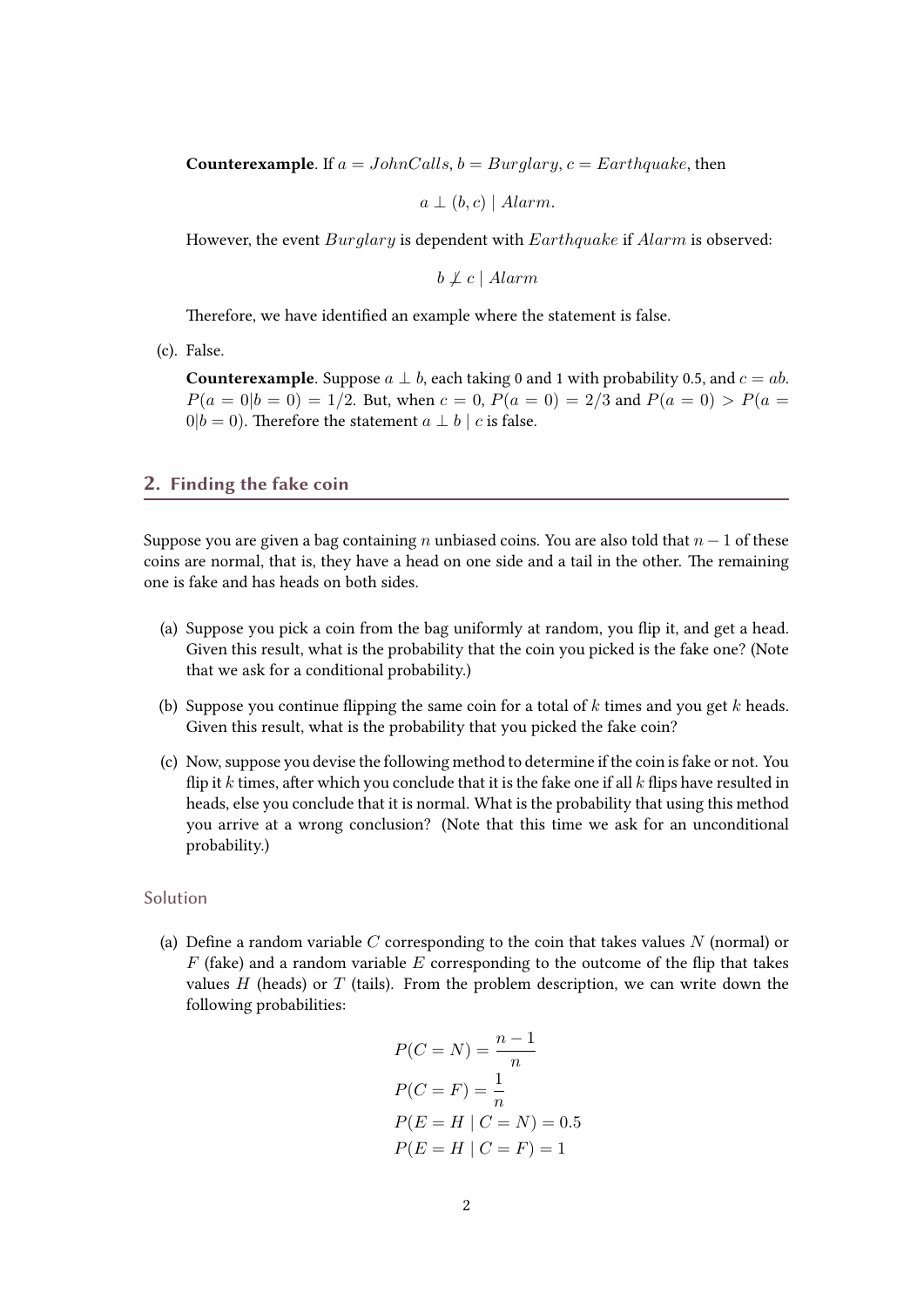To compute the probability  $P(C = F | E = H)$ , we can use Bayes' rule:

$$
P(C = F | E = H) = \frac{P(E = H | C = F)P(C = F)}{P(E = H)} \\
= \frac{P(E = H | C = F)P(C = F)}{P(E = H | C = N)P(C = N) + P(E = H | C = F)P(C = F)} \\
= \frac{1 * \frac{1}{n}}{0.5 * \frac{n-1}{n} + 1 * \frac{1}{n}} \\
= \frac{2}{n+1}
$$

(b) Since the outcomes of coin flips are conditionally independent given the coin, if we denote by  $E_k$  the random variable that corresponds to the outcome of  $k$  flips with value  $H^k$  when k heads occur, then we have that

$$
P(E_k = H^k | C = N) = 2^{-k}
$$
  
 
$$
P(E_k = H^k | C = F) = 1.
$$

Using Bayes' rule similarly to the previous question we have

$$
P(C = F | E_k = H^k) = \frac{P(E_k = H^k | C = F)P(C = F)}{P(E_k = H^k)}
$$
  
= 
$$
\frac{P(E_k = H^k | C = F)P(C = F)}{P(E_k = H^k | C = N)P(C = N) + P(E_k = H^k | C = F)P(C = F)}
$$
  
= 
$$
\frac{1 * \frac{1}{n}}{2^{-k} * \frac{n-1}{n} + 1 * \frac{1}{n}}
$$
  
= 
$$
\frac{1}{1 + (n-1)2^{-k}}
$$

[Figure 2](#page-3-0) shows how the probability of having picked the fake coin among  $n = 50$  total coins increases as the number of observed heads  $k$  gets larger.

(c) A wrong conclusion is reached when we pick a normal coin and claim it is fake (i.e., we observe  $k$  heads) or we pick the fake coin and claim it is normal (i.e., observe tails at least once). Note that the latter event is not possible (happens with probability 0) by definition of the fake coin. Therefore, the probability of a wrong conclusion is

$$
P(C = N, E_k = H^k) = P(E_k = H^k | C = N)P(C = N)
$$

$$
= \frac{n-1}{n} 2^{-k},
$$

which is depicted in [Figure 3](#page-3-0) for  $n = 50$ .

Suppose you throw a dice repeatedly until you get a 6.

(a) What is the probability of finding a sequence of length  $n$ ?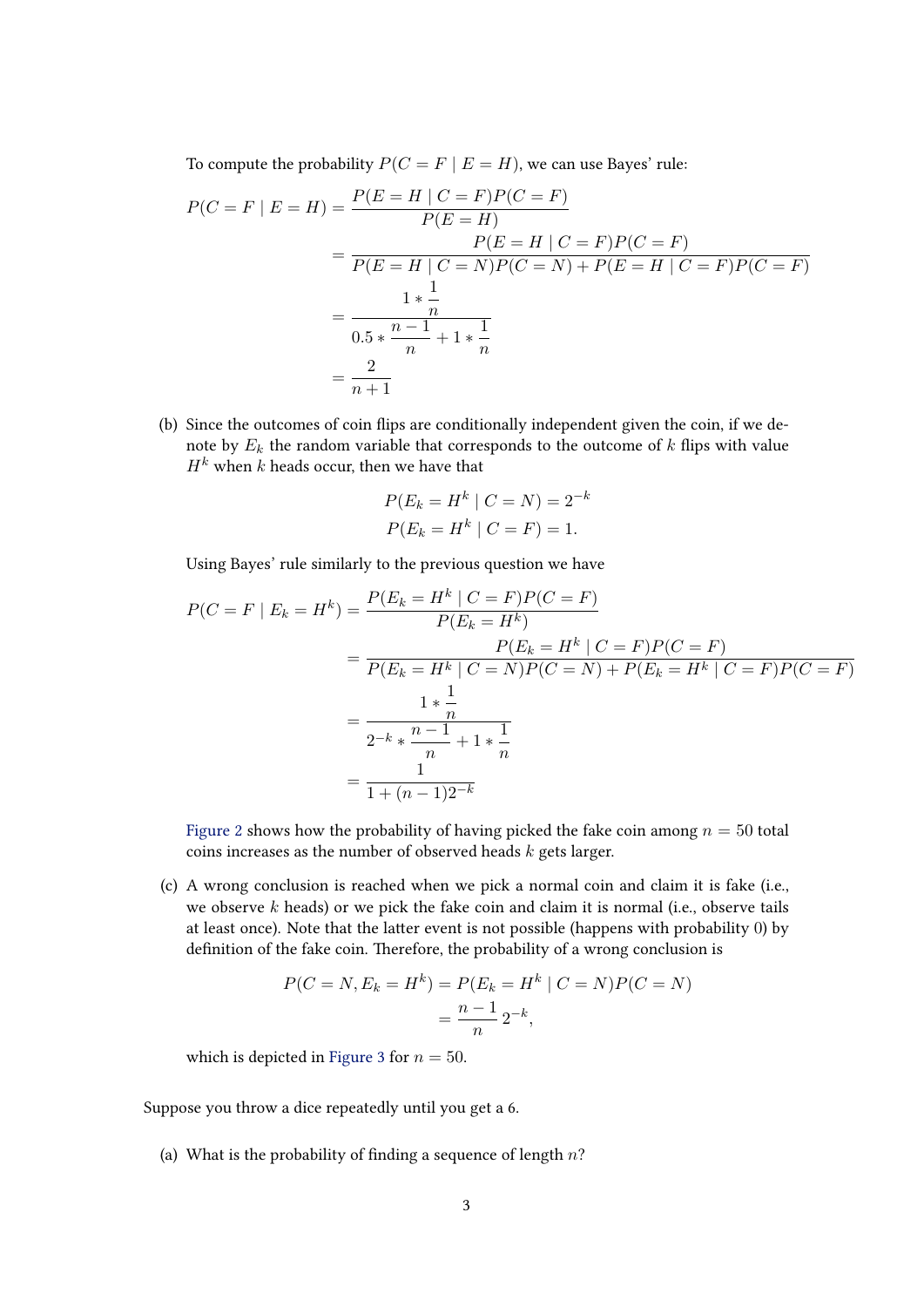<span id="page-3-0"></span>

Figure 2: Probability of having picked the fake coin given k observed heads ( $n = 50$ ).



Figure 3: Probability of reaching a wrong conclusion using  $k$  flips ( $n = 50$ ).

- (b) What is the expected value of the sequence length?
- (c) What is the expected number of 3s we observe?

## Solution

(a) A sequence of length n is obtained only if the first  $n - 1$  throws are not a 6 and the n-th throw is exactly a 6.

$$
P(L_n) = \left(\frac{5}{6}\right)^{(n-1)} \frac{1}{6}
$$